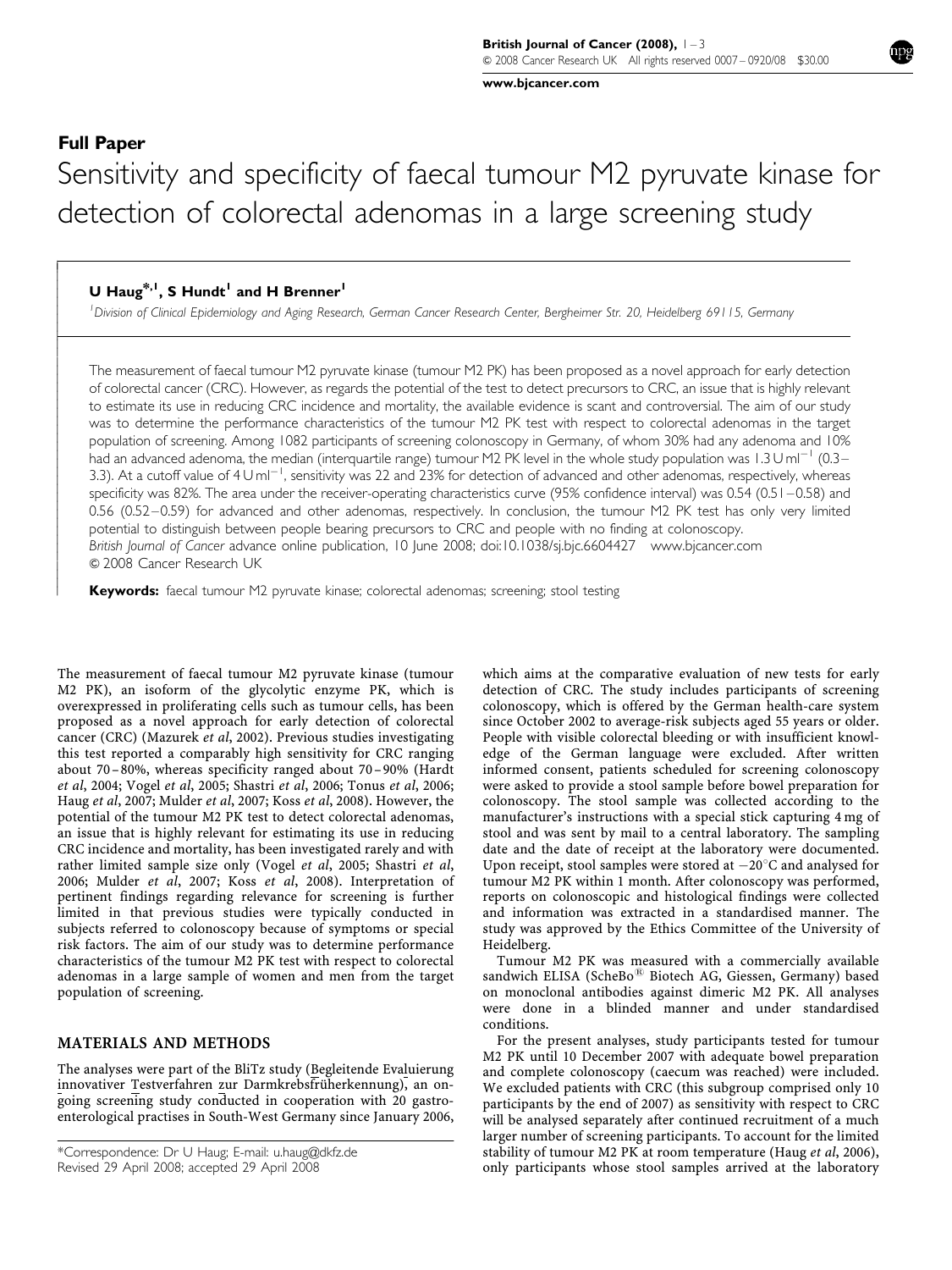within 2 days after sampling were included as recommended by the manufacturer. Using SAS version 9.1, sensitivity, specificity and predictive values of the test for detecting any adenoma and, more specifically, advanced adenomas (i.e., adenomas that are at least 1 cm in diameter, adenomas with villous components or with highgrade dysplasia) and other adenomas were calculated at a cutoff value of  $4\text{ U ml}^{-1}$ , the cutoff level proposed by the manufacturer, and 95% confidence intervals (95% CI) were determined based on the exact binomial distribution. Nonparametric and  $\chi^2$  tests were used to compare medians and proportions, respectively. In addition, sensitivity and specificity were derived at a broad range of alternative cutoff values and, receiver-operating characteristic curves (ROC) were constructed to visualise the discriminatory power of the test. Area under the curves (AUC) and corresponding 95% CIs were calculated using MedCalc for Windows, version 9.3.9.0.

#### RESULTS

Overall, 1082 participants (mean age 63 years, 50% females) were included in the analyses. Although the majority of stool samples arrived at the laboratory within 1 day, 32% of samples arrived after

Table I Distribution of age and sex among study participants and median tumour M2 PK levels by age

| Age group<br>(years) | No. of<br>participants<br>(%) | % females | Median tumour M2 PK<br>level (interquartile range)<br>$(U ml^{-1})$ |
|----------------------|-------------------------------|-----------|---------------------------------------------------------------------|
| $30 - 49$            | 23(2.1)                       | 52.2      | $0.8$ (0.1 - 1.4)                                                   |
| $50 - 59$            | 356(33.1)                     | 53.1      | $1.0(0.2 - 2.6)$                                                    |
| $60 - 69$            | 517(48.0)                     | 51.I      | $1.4(0.4-3.4)$                                                      |
| $70 - 79$            | 171(15.9)                     | 43.3      | $1.8(0.5-4.1)$                                                      |
| $80+$                | 10(0.9)                       | 10.0      | $2.0$ (1.1 - 8.7)                                                   |

2 days only. The median (interquartile range) tumour M2 PK level in the whole study population was  $1.3 \text{ U m}$ <sup>1-1</sup> (0.3-3.3). Median tumour M2 PK levels did not differ by gender or duration of mailing, but tended to be higher in older age groups ( $P = 0.002$ ) (see Table 1).

The distribution of findings at colonoscopy, median tumour M2 PK and test performance characteristics at a cutoff level of  $4$  U ml<sup>-1</sup> (recommended by the manufacturer) by subgroup are shown in Table 2. Overall, about 30% of participants had at least one adenoma and about 10% of participants had an advanced adenoma. Sensitivity (95% CI) for advanced adenomas and other adenomas was 22% (14– 31%) and 23% (17–29%), respectively. There was no significant variation of sensitivity by location, number or size of adenomas. Sensitivity appeared to be slightly higher among participants with three or more adenomas, but CIs were wide given the small number of patients in this group. Sensitivity did not vary by age, gender or shipping time of stool samples. The positive predictive value (95% CI) was 34% (28– 41%) for bearing any adenoma and 11% (7–16%) for bearing an advanced adenoma.

Specificity (95% CI) was about 82% (78–84%), irrespective of whether participants with hyperplastic polyps were included as controls or not. Specificity did not vary in gender or shipping time of stool samples, but tended to be lower in older age groups  $(P = 0.001)$ . The negative predictive value was 61% (57–64%) when including only participants with no polyp as controls and 71% (68– 74%) when including participants with hyperplastic or no polyp as controls.

The AUC (95% CI) was  $0.54$  (0.51 – 0.58) for advanced adenomas and  $0.56$   $(0.52 - 0.59)$  for other adenomas (see [Figure 1](#page-2-0)).

#### DISCUSSION

Our study, which is the largest study so far to investigate the potential of the tumour M2 PK test to detect colorectal adenomas, showed a sensitivity for both advanced and other adenomas of about 22–23%, which was only slightly higher than the false-

Tumour M2 PK = tumour M2 pyruvate kinase.

Table 2 Distribution of findings at colonoscopy, tumour M2 PK levels and performance characteristics of the tumour M2 PK test at a cutoff level of  $4$  U m $^{-1}$  among participants of the BliTz study

| Finding at colonoscopy <sup>a</sup>             | No. of participants (%) | Median tumour M2 PK level<br>(interquartile range) $(U \, \text{ml}^{-1})$ | <b>Sensitivity</b><br>(95% CI) (%) |
|-------------------------------------------------|-------------------------|----------------------------------------------------------------------------|------------------------------------|
|                                                 | 1082 (100.0)            | $1.3(0.3-3.3)$                                                             |                                    |
| Advanced adenomas <sup>b</sup>                  | 106(9.8)                | $1.6(0.5-3.7)$                                                             | $21.7(14.3-30.8)$                  |
| Other adenomas                                  | 216(20.0)               | $1.7(0.5-3.7)$                                                             | $22.7(17.3-28.9)$                  |
| Stratified by location of adenomas <sup>c</sup> |                         |                                                                            |                                    |
| Proximal                                        | $123 (38.2)^d$          | $1.7(0.6 - 3.4)$                                                           | $27.8$ (16.5 - 41.6)               |
| Distal                                          | $145 (45.0)^d$          | $1.5(0.5-3.6)$                                                             | $22.1(15.6-29.7)$                  |
| Both                                            | 54 $(16.8)^d$           | $1.7(0.3-4.3)$                                                             | $20.3$ (13.6 - 28.5)               |
| Stratified by number of adenomas                |                         |                                                                            |                                    |
| adenoma                                         | 207 $(64.3)^d$          | $1.5(0.5-3.4)$                                                             | $19.8(14.6 - 25.9)$                |
| 2 adenomas                                      | 76 $(23.6)^d$           | $1.8(0.4-4.0)$                                                             | $23.7$ (14.7 - 34.8)               |
| 3 or more adenomas                              | 39 $(12.1)^d$           | $1.8(0.4-5.1)$                                                             | $33.3$ (19.1 - 50.2)               |
| Stratified by size of adenomas (in diameter)    |                         |                                                                            |                                    |
| $<$ 1 cm                                        | 254 $(79.0)^d$          | $1.5(0.4-3.6)$                                                             | $22.1$ (17.1 - 27.7)               |
| $\geqslant$ 1 cm                                | 68 $(21.0)^d$           | $1.8(0.6 - 4.0)$                                                           | $23.5$ (14.1 - 35.4)               |
| Hyperplastic polyp                              | 111(10.3)               | $1.0(0.3-2.8)$                                                             | <b>NA</b>                          |
| No polyp                                        | 649 (60.0)              | $1.2(0.3-3.0)$                                                             | $81.5(78.3 - 84.4)$                |
| No or hyperplastic polyp                        | 760 (70.2)              | $1.2(0.3-3.0)$                                                             | $81.7(78.8 - 84.4)$                |

BliTz = Begleitende Evaluierung innovativer Testverfahren zur Darmkrebsfrüherkennung; CI = confidence interval; NA = not applicable; tumour M2 PK = tumour M2 pyruvate kinase. <sup>a</sup>Allocation to subgroups according to the most advanced finding at colonoscopy. <sup>b</sup>Defined as adenomas that are at least I cm in diameter, adenomas with villous components or with high-grade dysplasia. <sup>E</sup>Proximal/distal to the splenic flexure. <sup>d</sup>Percentage in parentheses refers to participants bearing adenomas, i.e., N = 322 participants.